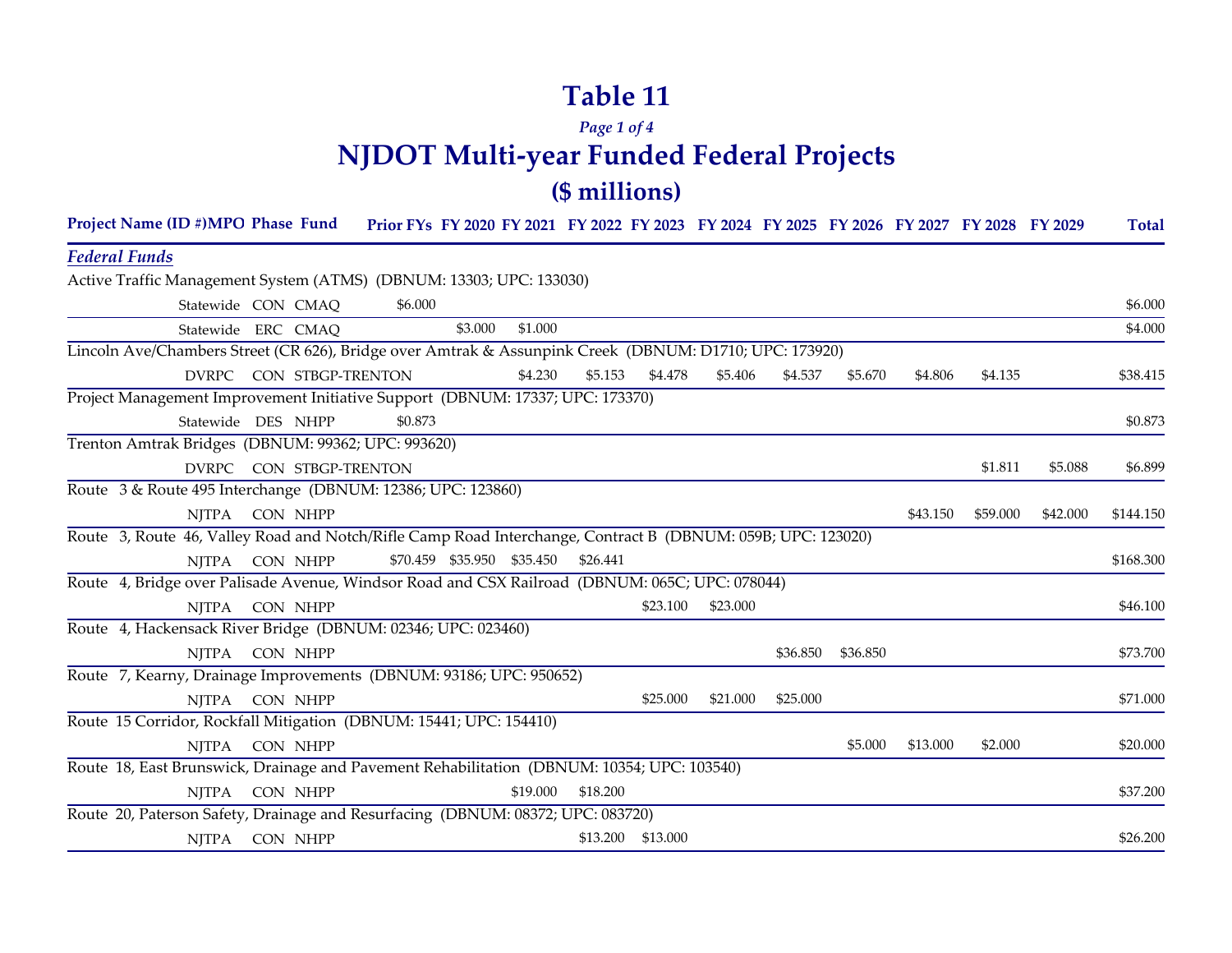#### *Page 2 of 4* **NJDOT Multi-year Funded Federal Projects (\$ millions)**

| Project Name (ID #)MPO Phase Fund                                                                     |              |                   | Prior FYs FY 2020 FY 2021 FY 2022 FY 2023 FY 2024 FY 2025 FY 2026 FY 2027 FY 2028 FY 2029 |          |          |          |          |          |                    |          |          |          | <b>Total</b> |
|-------------------------------------------------------------------------------------------------------|--------------|-------------------|-------------------------------------------------------------------------------------------|----------|----------|----------|----------|----------|--------------------|----------|----------|----------|--------------|
| Route 22, Chestnut Street Bridge Replacement (CR 626) (DBNUM: 04361; UPC: 043610)                     |              |                   |                                                                                           |          |          |          |          |          |                    |          |          |          |              |
|                                                                                                       | NJTPA        | CON NHPP          |                                                                                           | \$14.700 | \$14.000 |          |          |          |                    |          |          |          | \$28.700     |
| Route 22/Route 82/Garden State Parkway Interchange (DBNUM: 658A; UPC: 058002)                         |              |                   |                                                                                           |          |          |          |          |          |                    |          |          |          |              |
|                                                                                                       | NJTPA        | CON NHPP          |                                                                                           |          |          |          | \$8.000  | \$23.500 |                    |          |          |          | \$31.500     |
| Route 23 Rockfall Mitigation, West Milford Township (DBNUM: 16324; UPC: 163240)                       |              |                   |                                                                                           |          |          |          |          |          |                    |          |          |          |              |
|                                                                                                       | NJTPA        | CON NHPP          |                                                                                           |          |          |          |          |          |                    | \$13.000 | \$12,000 |          | \$25.000     |
| Route 23, Bridge over Pequannock River / Hamburg Turnpike (DBNUM: 08347; UPC: 083470)                 |              |                   |                                                                                           |          |          |          |          |          |                    |          |          |          |              |
|                                                                                                       | NITPA        | CON NHPP          |                                                                                           |          |          |          |          |          |                    | \$31.300 | \$22.000 |          | \$53.300     |
| Route 29, Rockfall Mitigation, Kingwood Twp (DBNUM: 11413B; UPC: 158020)                              |              |                   |                                                                                           |          |          |          |          |          |                    |          |          |          |              |
|                                                                                                       | NITPA        | CON NHPP          |                                                                                           |          | \$8.000  | \$10.000 | \$12,000 |          |                    |          |          |          | \$30.000     |
| Route 29, Rockfall Mitigation, West Amwell & Lambertville (DBNUM: 15443; UPC: 154430)                 |              |                   |                                                                                           |          |          |          |          |          |                    |          |          |          |              |
|                                                                                                       | <b>NJTPA</b> | CON NHPP          |                                                                                           |          |          |          |          |          | \$5.000            | \$5.000  | \$10.000 |          | \$20.000     |
| Route 34, CR 537 to Washington Ave., Pavement (DBNUM: 11307; UPC: 113070)                             |              |                   |                                                                                           |          |          |          |          |          |                    |          |          |          |              |
|                                                                                                       | <b>NJTPA</b> | CON NHPP          |                                                                                           |          |          |          |          |          |                    | \$30.000 | \$30.000 | \$30.000 | \$90.000     |
| Route 70, Route 38 to Cooper Avenue (DBNUM: 11338; UPC: 113380)                                       |              |                   |                                                                                           |          |          |          |          |          |                    |          |          |          |              |
|                                                                                                       |              | DVRPC CON NHPP    |                                                                                           |          |          |          |          |          | \$46.000 \$100.000 |          |          |          | \$146.000    |
| Route 71, Bridge over NJ Transit (NJCL) (DBNUM: 15449; UPC: 154490)                                   |              |                   |                                                                                           |          |          |          |          |          |                    |          |          |          |              |
|                                                                                                       | NITPA        | CON STBGP-OS-BRDG |                                                                                           |          |          |          |          | \$14.047 | \$21.953           |          |          |          | \$36.000     |
| Route 71, Bridge over Shark River (DBNUM: 16316; UPC: 163160)                                         |              |                   |                                                                                           |          |          |          |          |          |                    |          |          |          |              |
|                                                                                                       | NITPA        | CON STBGP-OS-BRDG |                                                                                           |          |          |          |          |          |                    |          | \$22.000 | \$22,000 | \$44.000     |
| Route 73 and Ramp G, Bridge over Route 130 (DBNUM: 16342; UPC: 163420)                                |              |                   |                                                                                           |          |          |          |          |          |                    |          |          |          |              |
|                                                                                                       |              | DVRPC CON NHPP    |                                                                                           |          |          |          | \$10.000 | \$10,000 | \$10.000           |          |          |          | \$30.000     |
| Route 73, Church Road (CR 616) and Fellowship Road (CR 673) Intersections (DBNUM: 12380; UPC: 123800) |              |                   |                                                                                           |          |          |          |          |          |                    |          |          |          |              |
|                                                                                                       |              | DVRPC CON NHPP    |                                                                                           |          |          |          |          |          | \$33,200           | \$33,000 |          |          | \$66.200     |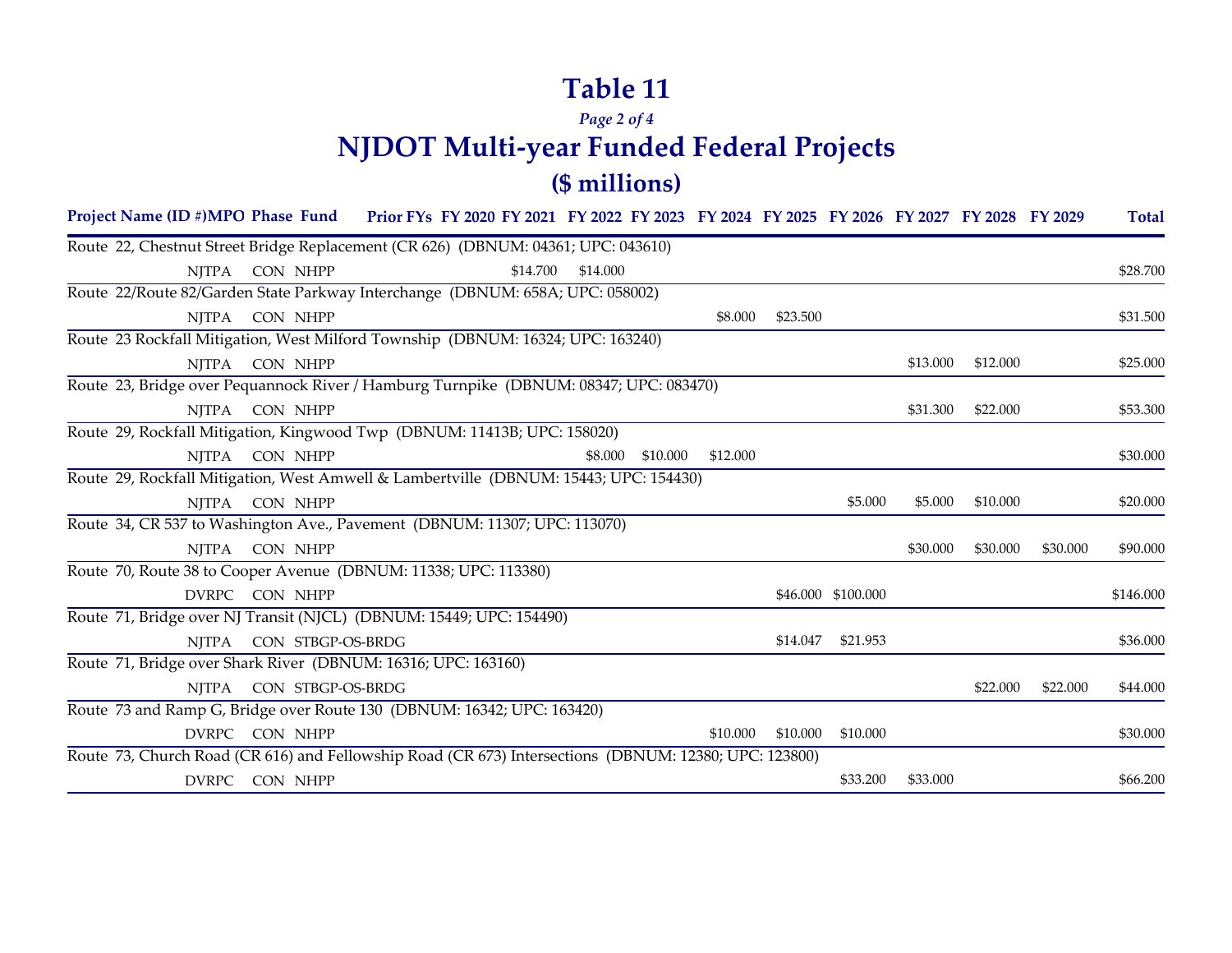#### *Page 3 of 4* **NJDOT Multi-year Funded Federal Projects (\$ millions)**

| Project Name (ID #)MPO Phase Fund Prior FYs FY 2020 FY 2021 FY 2022 FY 2023 FY 2024 FY 2025 FY 2026 FY 2027 FY 2028 FY 2029 |                         |  |                   |          |          |          |          |          |          |          |          | <b>Total</b> |
|-----------------------------------------------------------------------------------------------------------------------------|-------------------------|--|-------------------|----------|----------|----------|----------|----------|----------|----------|----------|--------------|
| Route 76, Bridges over Route 130 (DBNUM: 11326A; UPC: 148090)                                                               |                         |  |                   |          |          |          |          |          |          |          |          |              |
|                                                                                                                             | DVRPC CON STBGP-OS-BRDG |  | \$19.147 \$23.929 | \$9.706  |          |          |          |          |          |          |          | \$52,782     |
| Route 76/676 Bridges and Pavement (DBNUM: 11326; UPC: 113260)                                                               |                         |  |                   |          |          |          |          |          |          |          |          |              |
|                                                                                                                             | DVRPC CON NHPP          |  |                   |          | \$30.000 | \$57,000 | \$30,000 |          |          |          |          | \$117.000    |
| Route 78 Rockfall Mitigation, Bethlehem Township (DBNUM: 15338; UPC: 153380)                                                |                         |  |                   |          |          |          |          |          |          |          |          |              |
| NITPA                                                                                                                       | CON NHPP                |  | \$9.000 \$11.000  | \$11.000 |          |          |          |          |          |          |          | \$31.000     |
| Route 80, Bridges over Howard Boulevard (CR 615) (DBNUM: 15351; UPC: 153510)                                                |                         |  |                   |          |          |          |          |          |          |          |          |              |
| NJTPA                                                                                                                       | CON NHPP                |  |                   |          | \$14.300 | \$14.300 |          |          |          |          |          | \$28.600     |
| Route 80, Riverview Drive (CR 640) to Polify Road (CR 55) (DBNUM: 11415; UPC: 114150)                                       |                         |  |                   |          |          |          |          |          |          |          |          |              |
| <b>NJTPA</b>                                                                                                                | DES NHPP                |  |                   | \$10.000 | \$18.241 |          |          |          |          |          |          | \$28.241     |
| <b>NJTPA</b>                                                                                                                | CON NHFP-HWY            |  |                   |          |          |          | \$42.677 | \$45.338 | \$48.151 | \$51.126 | \$54.271 | \$241.563    |
| <b>NJTPA</b>                                                                                                                | CON NHPP                |  |                   |          |          |          | \$37.323 | \$34.662 | \$31.846 | \$28.874 | \$23.329 | \$156.034    |
| Route 80, Route 15 Interchange (DBNUM: 93139; UPC: 950442)                                                                  |                         |  |                   |          |          |          |          |          |          |          |          |              |
| NITPA                                                                                                                       | CON NHPP                |  |                   |          |          | \$25,000 | \$25.000 | \$19.500 |          |          |          | \$69.500     |
| Route 80, WB Rockfall Mitigation, Hardwick Township (DBNUM: 09545; UPC: 095450)                                             |                         |  |                   |          |          |          |          |          |          |          |          |              |
| NJTPA                                                                                                                       | CON NHPP                |  |                   |          | \$8.000  | \$10.000 | \$18.000 | \$15.000 | \$7.000  |          |          | \$58.000     |
| Route 130, Bridge over Big Timber Creek (DBNUM: 14426; UPC: 144260)                                                         |                         |  |                   |          |          |          |          |          |          |          |          |              |
|                                                                                                                             | DVRPC CON NHPP          |  |                   |          |          | \$19.086 | \$19.100 |          |          |          |          | \$38.186     |
| Route 206, Valley Road to Brown Avenue (DBNUM: 780A; UPC: 108021)                                                           |                         |  |                   |          |          |          |          |          |          |          |          |              |
| NITPA                                                                                                                       | CON NHPP                |  | \$15.000          | \$15.000 | \$16.000 |          |          |          |          |          |          | \$46.000     |
| Route 280, WB Ramp over 1st & Orange Streets, Newark Subway & NJ Transit (DBNUM: 12318; UPC: 123180)                        |                         |  |                   |          |          |          |          |          |          |          |          |              |
| NITPA                                                                                                                       | CON NHPP                |  | \$20.330          | \$4.920  |          |          |          |          |          |          |          | \$25.250     |